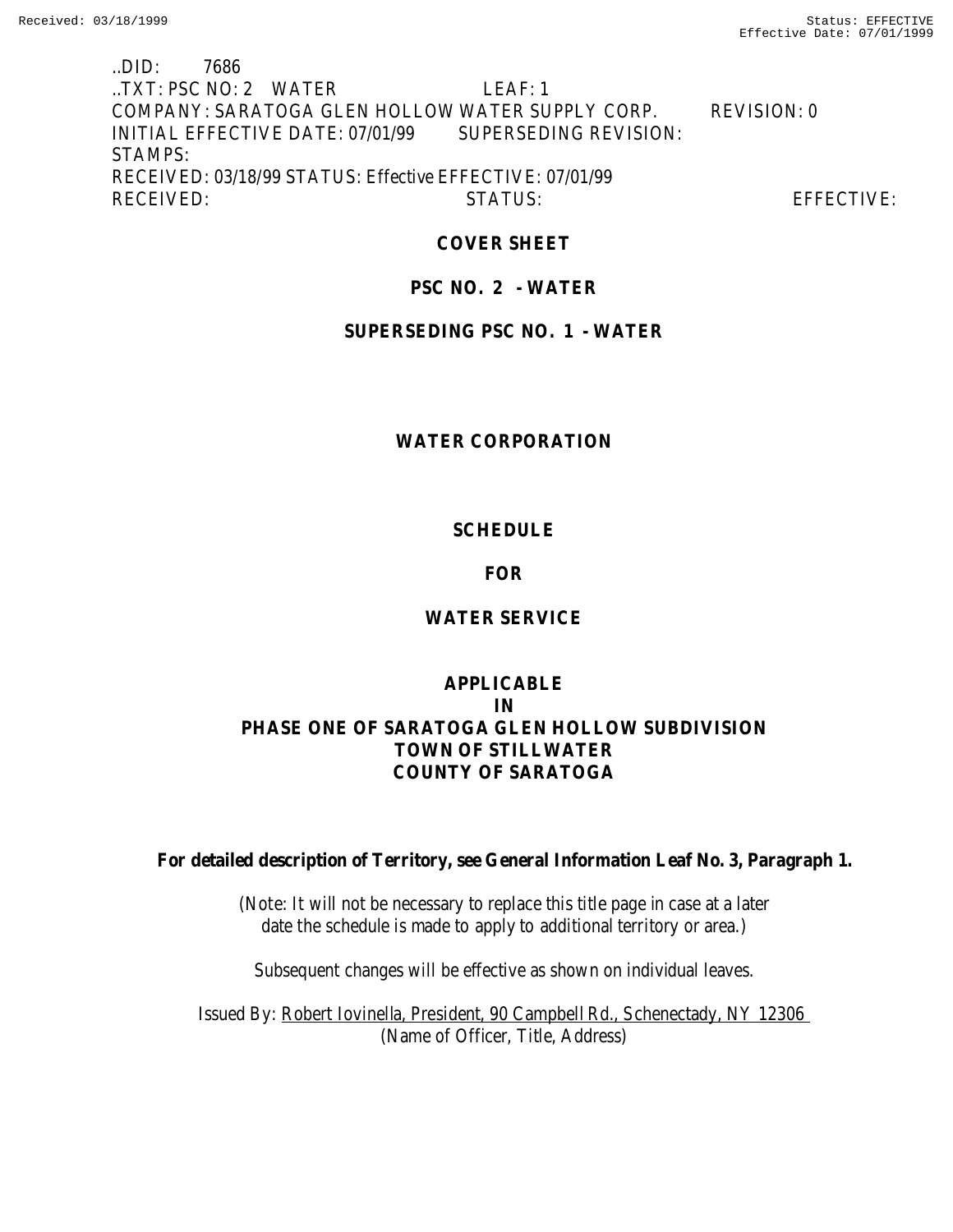..DID: 7694 ..TXT: PSC NO: 2 WATER LEAF: 2 COMPANY: SARATOGA GLEN HOLLOW WATER SUPPLY CORP. REVISION: 0 INITIAL EFFECTIVE DATE: 07/01/99 SUPERSEDING REVISION: STAMPS: RECEIVED: 03/18/99 STATUS: Effective EFFECTIVE: 07/01/99

#### **TABLE OF CONTENTS**

# **GENERAL INFORMATION LEAF NO.** 1. Territory 3 2. Application for Water Service 3 3. Deposits - Security 3 4. Deposits - Interest 4 5. Deposits - Return 4 6. Deposits - Other 4 7. General Rules 5 - 6 8. Metered Service 6 - 7 9. Unmetered Service 7 10. Extension of Mains 7 11. Discontinuance of Service - Non-payment 7 - 8 12. Discontinuance of Service - Other 8 - 9 13. Discontinuance of Residential Service - Special Procedures 9 14. Deferred Payment Agreements 9 15. Complaint Handling Procedures 10 16. Restoration of Service 10 - 11 17. Interest on Customer Overpayments 11 18. Regulation 11 **RATES** Service Classification No. 1 12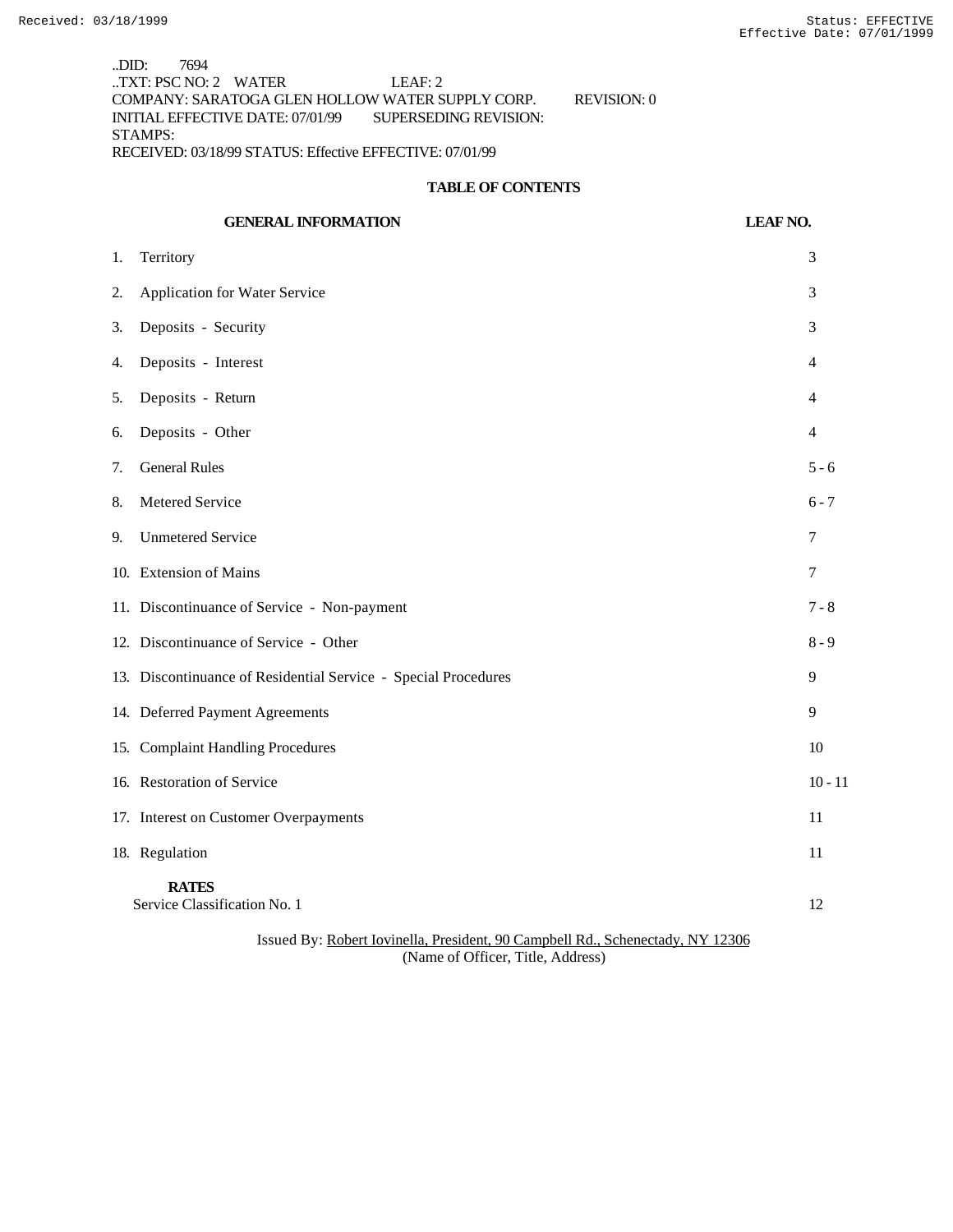..DID: 18316 ..TXT: PSC NO: 2 WATER LEAF: 3 COMPANY: SARATOGA GLEN HOLLOW WATER SUPPLY CORP. REVISION: 1 INITIAL EFFECTIVE DATE: 06/01/02 SUPERSEDING REVISION: 0 STAMPS: Issued in compliance with Order in Case 02-W-0142 dated 7/26/02 Effective date postponed to 08/01/02. See Supplement No. 1 RECEIVED: 02/11/02 STATUS: Effective EFFECTIVE: 08/01/02

#### **GENERAL INFORMATION**

- 1. Territory (County, Town, Development, Streets, etc.)
- Real estate subdivisions known as Saratoga Glen Hollow, Stillwater Woods, Saratoga Sails and Sulfur Springs. In addition, areas immediately east and west of Rt. 9P from Saratoga Glen Hollow to the Saratoga/Stillwater town line and various other properties in the vicinity of Luther Road, NYS Rt. 423, Cedar Bluff Court and Putnam Road.
- 2. Application for Water Service
	- A. Written application for service may be required.
	- B. A separate application may be required for each premises.
	- C. Premises may be subject to inspection by the company.
- D. Applications need not be accepted from customers with charges due on any water accounts with the company. The company must accept an application if the customer enters into a deferred payment agreement.

E.Service pipe installations are subject to company approval.

- 3. Deposits Security
- A. As a condition of receiving service, the company may require a deposit from customers that are delinquent (having a bill remaining unpaid 23 days from the date mailed), seasonal, short term or temporary or who have had service terminated for non-payment during the preceding 6 months. In addition, a deposit may also be required from a non-residential customer whose credit has not been established with the company. A delinquent customer shall be provided with a written notice 20 days before the deposit is assessed which states that failure to make timely payments will permit the company to require a deposit from such customer.
	- B.Deposits from applicants and customers may not exceed two times the estimated average monthly bill for a calendar year, except in the case of customers whose usage varies widely where deposits may not exceed twice the average monthly bill for the peak season.
	- C.The company shall perform an annual review of the billing history of every customer who has a deposit with the company to assure that a deposit is still required under (3A) above and that the amount of the deposit conforms with (3B) above. The company reserves the right to review the deposit at any time. If a review shows that the deposit held falls short of the amount the company may require by 25 percent or more, the company may require the payment of an additional amount. If a review shows that the deposit held exceeds the amount required by 25 percent or more, the company shall refund the excess to the customer. The customer may request a downward revision of the deposit. Issued By: Robert Iovinella, President, 90 Campbell Rd., Schenectady, NY 12306

(Name of Officer, Title, Address)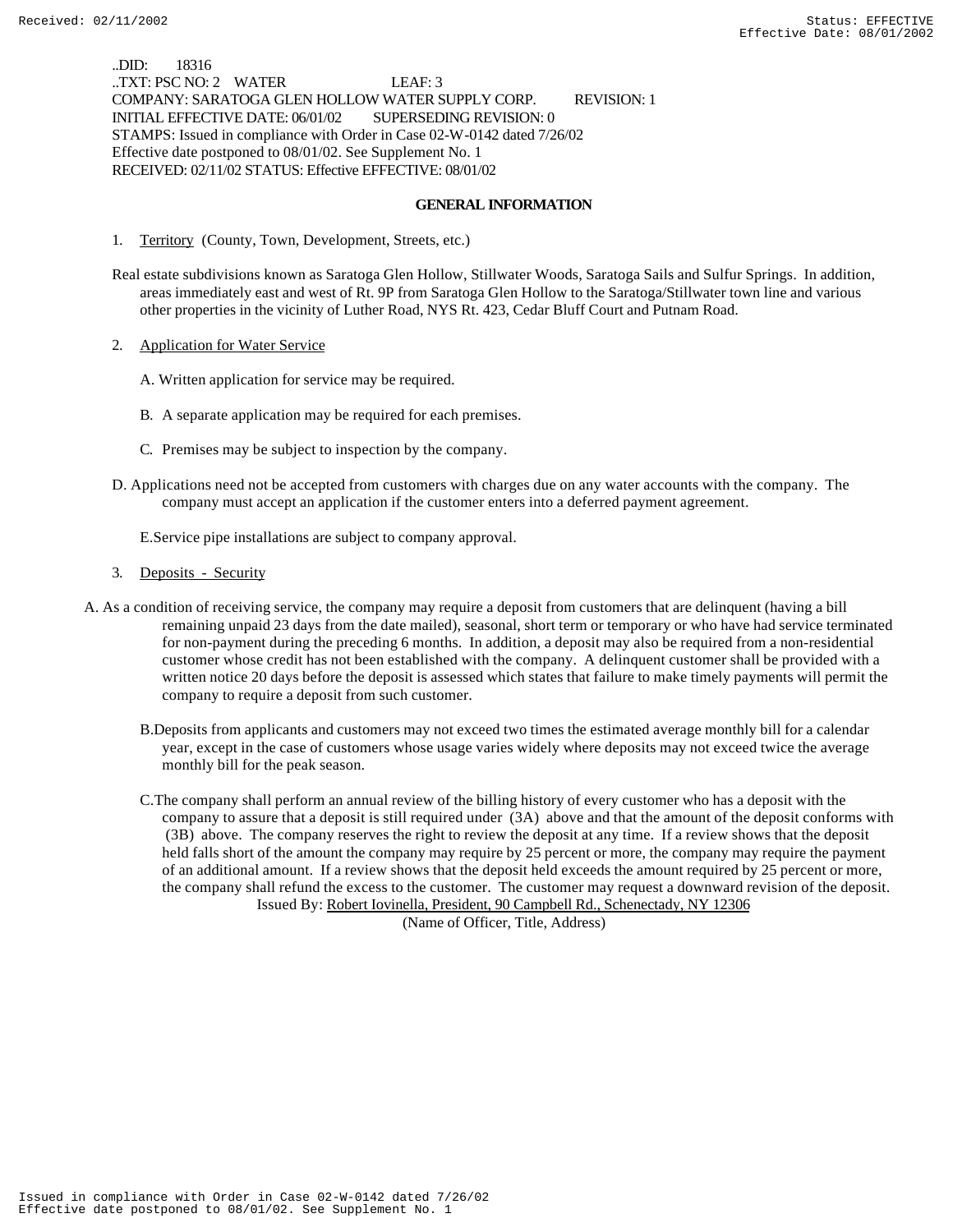..DID: 7696 ..TXT: PSC NO: 2 WATER LEAF: 4 COMPANY: SARATOGA GLEN HOLLOW WATER SUPPLY CORP. REVISION: 0 INITIAL EFFECTIVE DATE: 07/01/99 SUPERSEDING REVISION: STAMPS: RECEIVED: 03/18/99 STATUS: Effective EFFECTIVE: 07/01/99

#### **GENERAL INFORMATION**

#### 4. Deposits - Interest

Every deposit shall earn simple interest at the rate per annum prescribed by the Public Service Commission. The interest must be paid to customers when the deposit is returned. If the deposit has been held for 12 consecutive months or more, the interest must be credited to the customer no later than the first bill rendered after the next succeeding first day of October and at the end of each succeeding 12 month period.

#### 5. Deposits - Return

- A.The company shall return to a customer a deposit or portion of a deposit and all interest thereon no more than 30 days after:
	- (1) the day the account is closed and all bills are paid; or
	- (2)the date of the first bill for service rendered after a 12 month period during which time the customer was not delinquent, provided there is no other basis for the company to request a deposit; or
	- (3)a review of the deposit shows that a reduction of the deposit is warranted.
- B.A deposit or portion of a deposit plus interest thereon that is subject to return may be credited to the customer's account in the amount of any outstanding charges. If any balance remains, a refund check shall be issued.
- 6. Deposits Other
	- A.In the event that the applicant desires service for a trailer or other non-permanent structure, he shall deposit with the company all costs of the connection of such service. Said deposit shall bear simple interest as required above and shall be refunded at the end of 10 years, or sooner in the event that a permanent structure for such service connection is completed.
	- B.The company may also require deposits from customers to guarantee future payments as set forth in lawn sprinkler, main extension, or other forms of contracts which are in a form approved by the Public Service Commission. The interest rates for these deposits will be the same as the interest rates for security deposits and such interest will be credited to the customer as prescribed by Commission rules.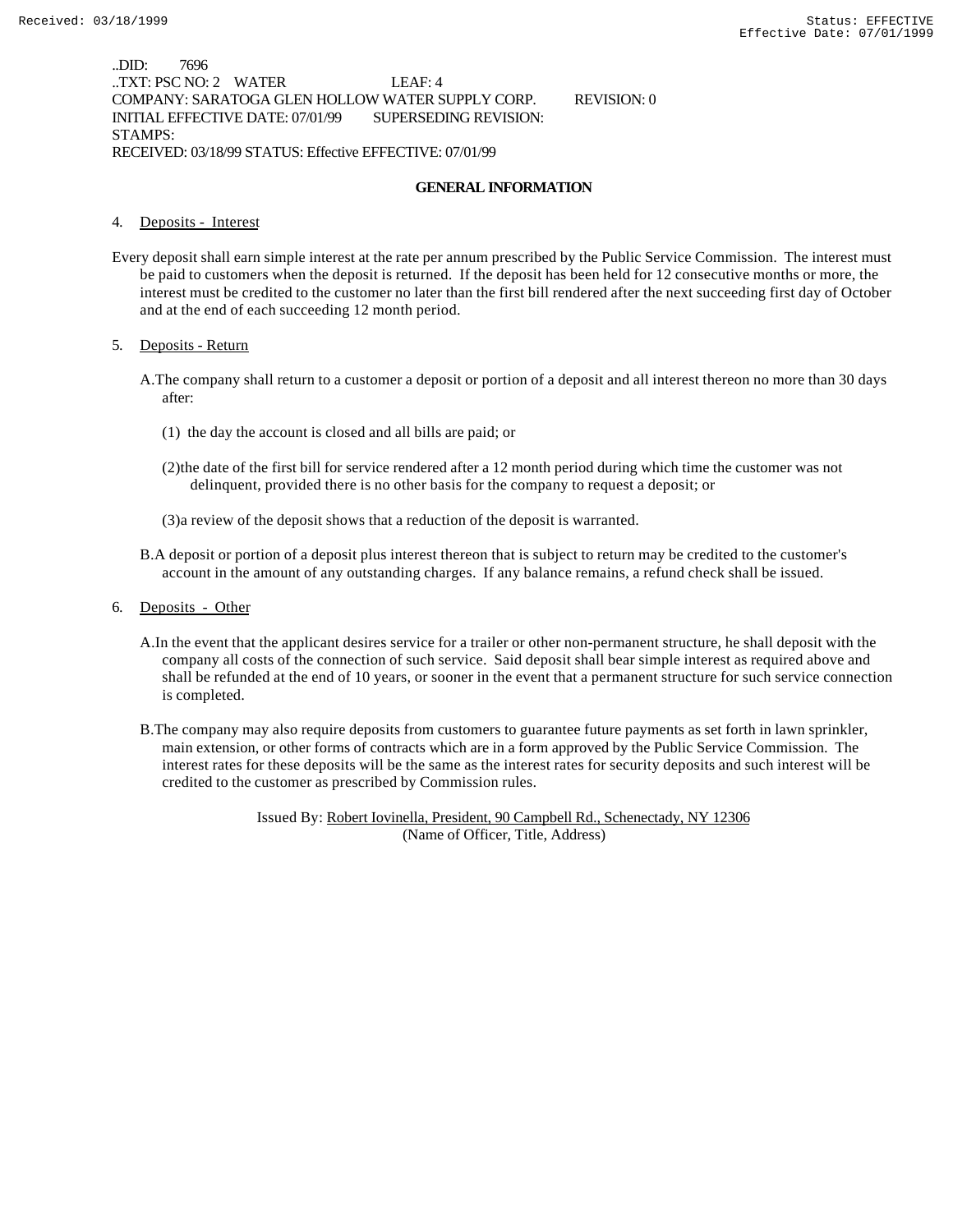| .DID:<br>7697        |                                                          |                                                  |             |                   |
|----------------------|----------------------------------------------------------|--------------------------------------------------|-------------|-------------------|
| TXT: PSC NO: 2 WATER |                                                          | $LEAF-5$                                         |             |                   |
|                      |                                                          | COMPANY: SARATOGA GLEN HOLLOW WATER SUPPLY CORP. | REVISION: 0 |                   |
|                      | INITIAL EFFECTIVE DATE: 07/01/99                         | SUPERSEDING REVISION:                            |             |                   |
| STAMPS:              |                                                          |                                                  |             |                   |
|                      | RECEIVED: 03/18/99 STATUS: Effective EFFECTIVE: 07/01/99 |                                                  |             |                   |
| RECEIVED:            |                                                          | STATUS:                                          |             | <b>EFFECTIVE:</b> |
|                      |                                                          |                                                  |             |                   |

#### **GENERAL INFORMATION**

- 7. General Rules
- A.Customers must provide 10 days' written notice prior to the date on which termination of service is requested or prior to a change of occupancy, until which date the customer will be responsible for payment of service.
	- B.Fire hydrants shall not be used without the written permission of the company or unless in conformance with filed fire protection tariff provisions.
	- C.The company will not be liable for damage resulting from the presence of its facilities, supply, or use of water service, except damage resulting from gross negligence of the company.
	- D.The company may shut off water in its mains to make repairs and extensions. Where possible, proper advance notice will be made to customers affected.
	- E.The use of water for sprinkling, swimming pools, or other less essential uses may be restricted or prohibited where such use may unreasonably reduce the adequacy of service for other domestic purposes.
	- F.There must be a separate service for each premises.

G.Installation of service pipes and mains will not normally be made when the ground is frozen.

H.The customer is responsible for service pipes and plumbing within the property line. Any plumbing work done on the customer's service pipe is subject to approval by the company. No underground work shall be covered up until it has been inspected and approved by the company.

I.All leaks on customer premises or the customer portion of the service pipe must be repaired as soon as possible.

- J.All mains, services (up to the property line) and other water system facilities will be maintained and replaced by the company.
- K.The company will supply water in the distribution system at pressures between 20 and 100 pounds per square inch (psi) and will strive, where practicable, to maintain a normal working pressure of 60 psi with a minimum of 35 psi. If the company makes changes to its system which cause the pressure to increase to over 100 psi to existing customers, the company will be responsible for the first installation of the necessary equipment in the customer's premises. From that point on the equipment will be considered part of the customer's internal plumbing and the customer will be responsible for its maintenance or replacement. If a water pressure reducing valve, in the customer's or applicant's opinion, is necessary or desired to safeguard the plumbing, it is the customer's or applicant's responsibility to purchase, install and maintain this equipment. Where a pressure reducing valve is used it is also advisable to install a suitable pressure relief valve. All installations will comply with the local building codes and standards and are considered a part of the customer's internal plumbing.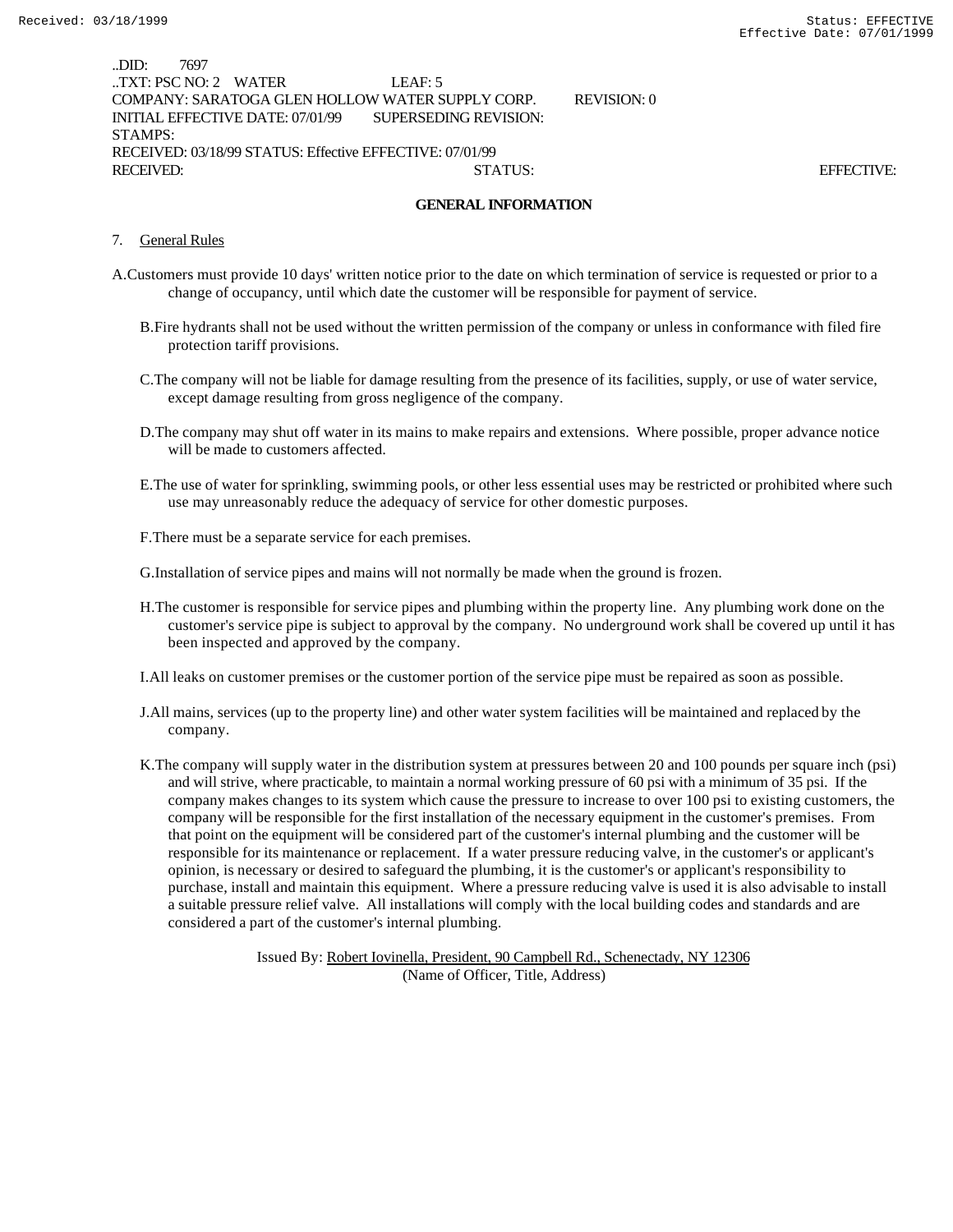..DID: 7698 ..TXT: PSC NO: 2 WATER LEAF: 6 COMPANY: SARATOGA GLEN HOLLOW WATER SUPPLY CORP. REVISION: 0 INITIAL EFFECTIVE DATE: 07/01/99 SUPERSEDING REVISION: STAMPS: RECEIVED: 03/18/99 STATUS: Effective EFFECTIVE: 07/01/99

**GENERAL INFORMATION**

- L.Where an applicant is seeking service at an elevation or gradient which could not otherwise be adequately serviced by existing plant, the company will require that the applicant bear the additional cost of providing such extraordinary service, or in the alternative, require the applicant to purchase, install and maintain the necessary special equipment, such as a hydro-pneumatic system, needed to serve the premises. The installation of a hydro-pneumatic system as part of the customer's internal plumbing may be subject to approval of the Health Department and should comply with local building codes and standards.
- M.Cross connections to water sources other than the company's or with other facilities are strictly prohibited. Customers must, at their expense, install and maintain such backflow prevention devices as may be required by the company in accordance with good water works practice or applicable laws or regulations.
- N.Customers must permit company representatives to enter their premises on reasonable request for purposes relating to the operation and maintenance of the company's system, including inspection of the customer's and the company's facilities, installation, reading, testing, replacement and removal of meters, and terminating and restoring service.
- O.No person shall maliciously, willfully or negligently break, damage, destroy, uncover, deface, block access to or tamper with any pipe, valve, meter, structure, appurtenance or equipment which is a part of the water works system.
- 8. Metered Service (if applicable and provided for in Service Class No. 1 or Nos.  $\Box$ )

A.A meter of a type approved by the Commission is required for each premises.

- B.The company will furnish, install, and maintain the meter. Unless the meter register is set at zero, the company shall attach a tag with the date and meter dial reading at the time of installation.
- C.The customer will provide a location for the meter acceptable to the company and will be responsible for the cost of repairing damage resulting from human interference, frost, backflow of hot water, or other such causes.
- D.Where the company agrees it is necessary to set a meter outside the building, it shall be installed at the expense of the customer in a pit acceptable to the company which is both water-tight and frostproof. The cover of the pit shall be fastened with a convenient locking device. Where the distance from the property line to the front wall of the building is greater than 75 feet, the company may require that the meter be set in a pit at or near the property line. If the pit is to be installed on property not owned or controlled by the customer, written consent of the owner of the property shall be obtained prior to the installation.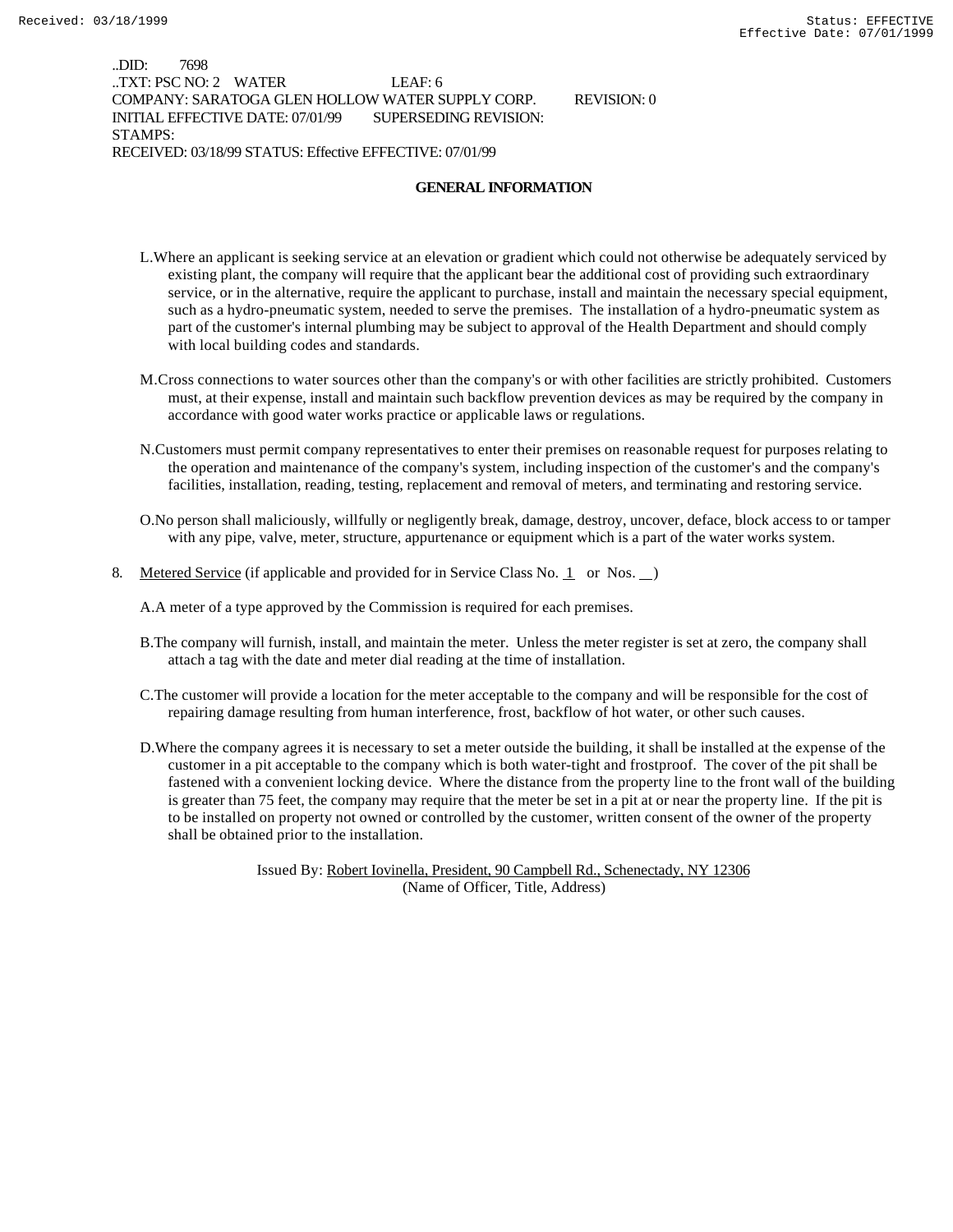..DID: 7687 ..TXT: PSC NO: 2 WATER LEAF: 7 COMPANY: SARATOGA GLEN HOLLOW WATER SUPPLY CORP. REVISION: 0 INITIAL EFFECTIVE DATE: 07/01/99 SUPERSEDING REVISION: STAMPS: RECEIVED: 03/18/99 STATUS: Effective EFFECTIVE: 07/01/99

#### **GENERAL INFORMATION**

E.The company reserves the right to remove, test, and replace the meter.

- F.The company shall afford the customer an opportunity to verify the final reading of any water meter removed from the premises and obtain the customer's signature on a meter removal card which shows the date removed and the reading.
- G.Meters will be tested in conformance with rules of the Public Service Commission. In the case of a disputed account involving the accuracy of the meter, the company will have the meter tested upon the request of the customer. Should the customer request to have a second meter test within 1 year, the customer will be responsible for the actual cost incurred to have the meter tested including the cost to remove the meter, payable in advance to the company. This fee will be refunded if the meter's final weighted average is found to register in excess of 100 percent. Adjustments in bills for over-registration of the meter will be made in accordance with the current rules of the Public Service Commission.

H.Bills will show meter readings and the dates read.

I.Bills will be reasonably estimated where a meter has been inaccessible and will be so indicated on the bill.

J.Where a meter has ceased to register or its percentage of accuracy cannot be determined, an estimated bill for the current period may be rendered. For all other periods the bill shall be the minimum applicable charge.

9. Unmetered Service (if applicable and provided for in Service Class No. \_\_ or Nos. \_\_)

All applicable provisions of this tariff shall apply.

10. Extension of Mains

Mains will be extended in conformance with Commission Rules and Regulations found in 16 NYCRR, Part 501.

11. Discontinuance of Service - Non-Payment

 Service may be discontinued under the following provisions: for non-payment of any amount due for water supplied, for failure to make any payment due under a deferred payment agreement or for meter repairs (see Section 8C), for failure to post a required deposit or for failure to pay any fee or charge accruing under the contract or tariff.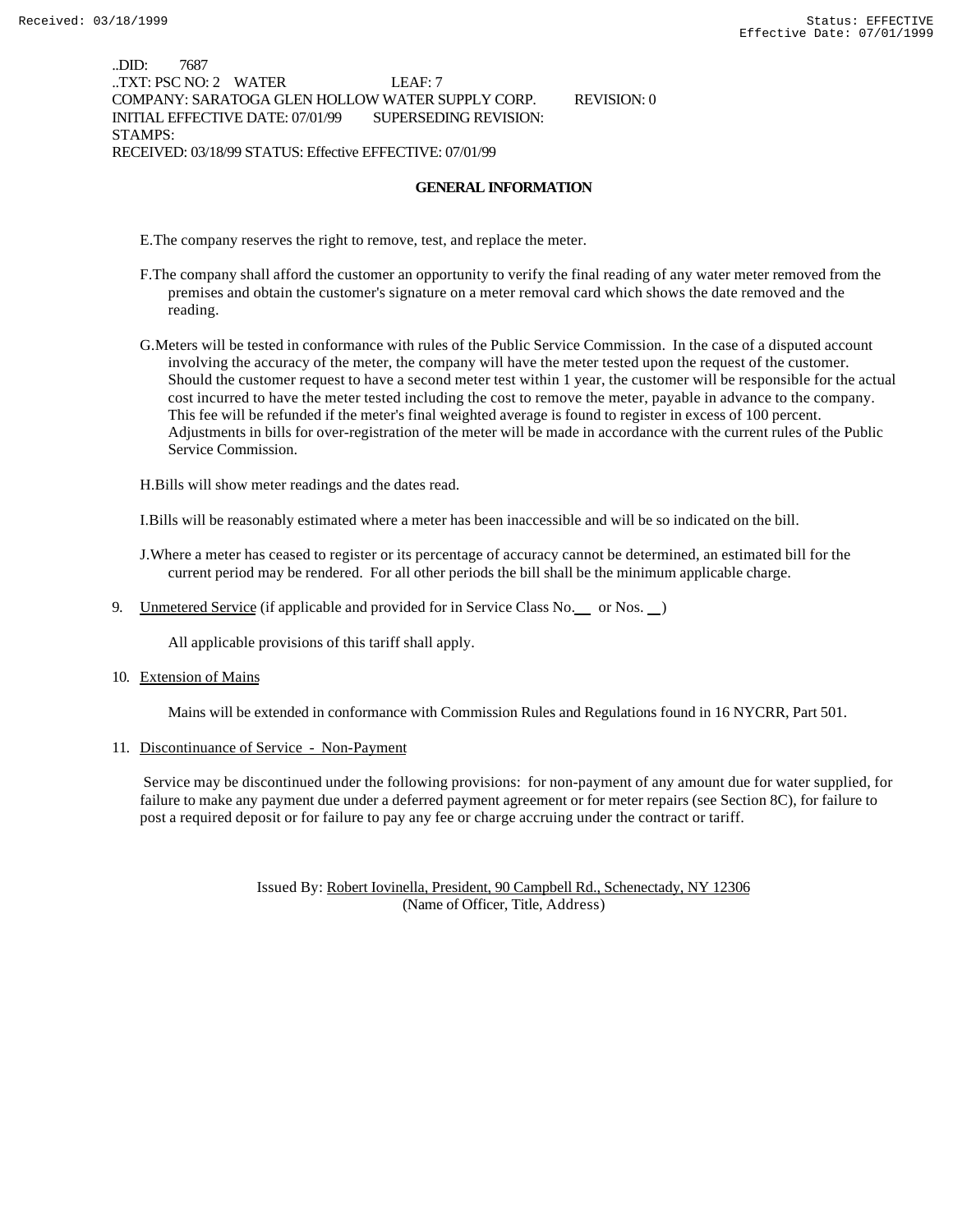| .DID:            | 7688                                                     |                                                  |             |                   |
|------------------|----------------------------------------------------------|--------------------------------------------------|-------------|-------------------|
|                  | TXT: PSC NO: 2 WATER                                     | LEAF: 8                                          |             |                   |
|                  |                                                          | COMPANY: SARATOGA GLEN HOLLOW WATER SUPPLY CORP. | REVISION: 0 |                   |
|                  | INITIAL EFFECTIVE DATE: 07/01/99                         | SUPERSEDING REVISION:                            |             |                   |
| STAMPS:          |                                                          |                                                  |             |                   |
|                  | RECEIVED: 03/18/99 STATUS: Effective EFFECTIVE: 07/01/99 |                                                  |             |                   |
| <b>RECEIVED:</b> |                                                          | STATUS:                                          |             | <b>EFFECTIVE:</b> |
|                  |                                                          |                                                  |             |                   |

#### **GENERAL INFORMATION**

- A.A bill not paid within 23 days of mailing is considered delinquent, and the company may discontinue service after complying with 16 NYCRR, Part 533 which requires: (1) 15 days written notice if served personally, or (2) 15 days after a registered letter containing such notice has been signed or refused, or (3) 18 days after mailing written notice in a post-paid wrapper. Service will not be re-established until payment of all proper arrears, charges and deposits is made or a deferred payment agreement is entered into. Receipt of a subsequently dishonored negotiable instrument in response to a notice of discontinuance shall not constitute payment of the customer's account and the company shall not be required to issue additional notice prior to discontinuance. There will be a charge for processing all returned checks equal to the bank charge plus a handling fee of \$5.00 (not to exceed the maximum allowed by section 5-328 of General Obligations Law).
- B.The company will not discontinue service to residential premises for non-payment of bills on a Friday, Saturday, Sunday, public holiday (as defined in General Construction Law), or on a day on which the utility's main office is closed. Discontinuance can only take place from Monday to Thursday between the hours of 8 a.m. and 4 p.m.
- C.The company will not discontinue service for non-payment of bills to any person or entity receiving public assistance if the payment for such service is to be paid directly by the Department of Social Services or by the local Social Services representatives.
- 12. Discontinuance of Service Other
	- A.Service rendered under any application, contract or agreement may be discontinued by the company after reasonable notice for any of the following reasons:
		- (1)For willful or indifferent waste of water due to any cause or for non-authorized use of water.
		- (2)For failure to protect from damage the meter and connection, or for failure to protect and maintain the service pipe or fixtures on the property of the customer in a condition satisfactory to the company.
		- (3)For tampering with any meter, connections, service pipe, curb cock, seal or any other appliance of the company controlling or regulating the customer's water supply.
		- (4)For failure to provide the company's employees reasonable access to the premises supplied, or for obstructing the way of ingress to the meter or any other appliances controlling or regulating the customer's water supply.
		- (5)In case of vacancy of the premises.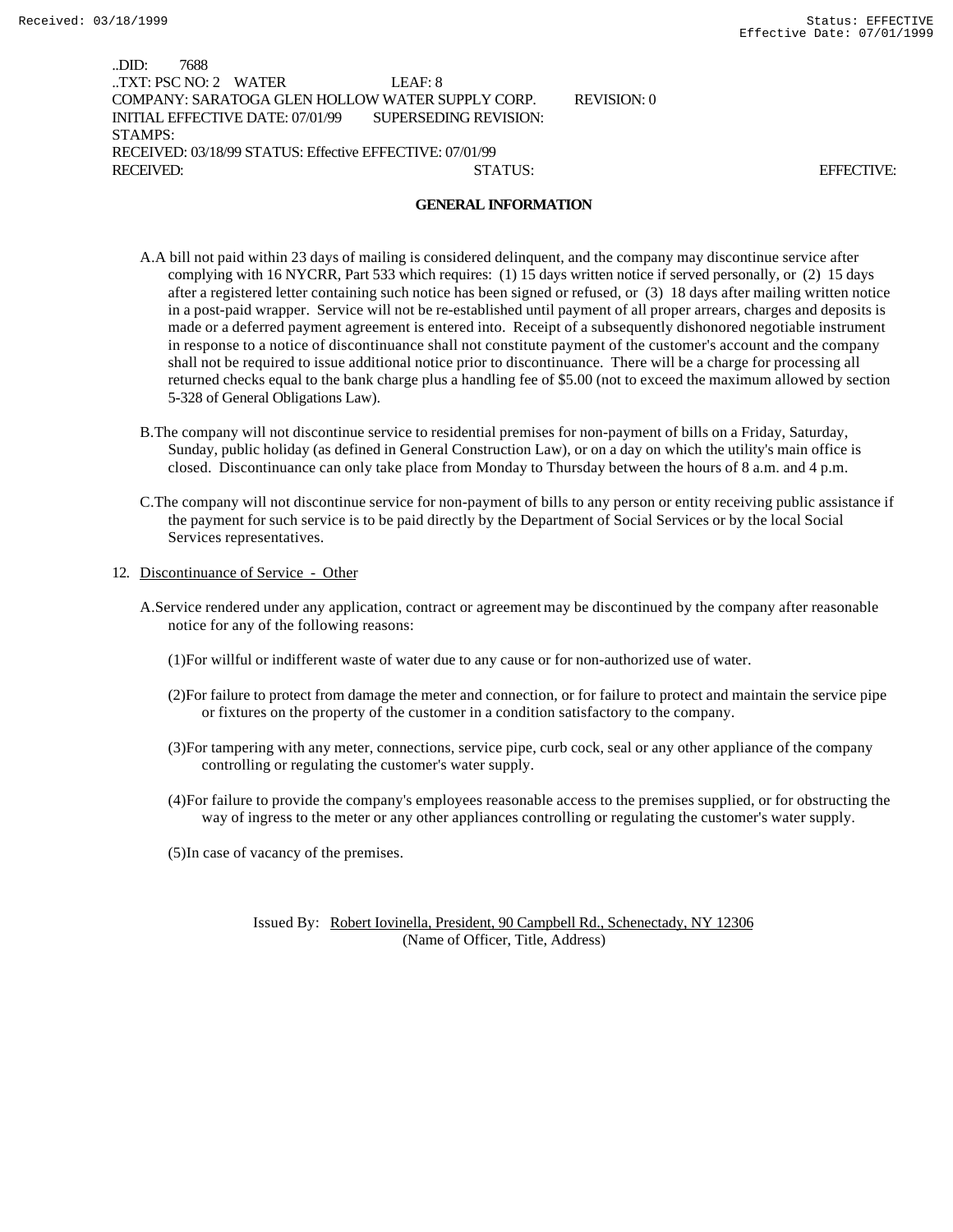..DID: 7689 ..TXT: PSC NO: 2 WATER LEAF: 9 COMPANY: SARATOGA GLEN HOLLOW WATER SUPPLY CORP. REVISION: 0 INITIAL EFFECTIVE DATE: 07/01/99 SUPERSEDING REVISION: STAMPS: RECEIVED: 03/18/99 STATUS: Effective EFFECTIVE: 07/01/99

#### **GENERAL INFORMATION**

- (6)For cross connections.
- (7)For submetering or reselling water.
- (8)For non-compliance with water usage restrictions.
- (9)For violation of any rule or regulation of the company as filed with the Public Service Commission, provided such violation affects the reliability or integrity of the water system.
- B.Written notice of discontinuance of service shall contain the information required by 16 NYCRR Section 533.3 and will be given except in those instances where a public health hazard exists.
- C.The company may, at any time, temporarily discontinue water service in case of accident, or for the purpose of making connections, alterations, repairs, changes, etc.
- D.Except as stated in the preceding paragraph, or in the case of a violation that threatens the integrity of the water system, the company shall not discontinue service to any customer on a Friday, Saturday, Sunday, Public Holiday or on a day when the company is not open for business. Public Holiday shall refer to those holidays defined in the General Construction Law.

#### 13.Discontinuance of Residential Service - Special Procedures

 If termination of service would result in serious impairment to health and safety, the company must delay the termination of service or, if service has already been terminated, must restore service, for thirty days under the following conditions:

- A. all occupants are either blind, disabled, 62 years of age or older or 18 years of age or under;
- B. a medical emergency exists; or
- C. if heating would be affected between November 1 and April 1.

 It is the customer's responsibility to notify the company that such conditions exist and to provide any required documentation. The company may require that the customer make appropriate arrangements to pay any arrears as well as pay current bills.

#### 14. Deferred Payment Agreements

 In addition to those circumstances in Section 13, the company will consider granting customers reasonable payment terms in cases where a customer is threatened with termination of service, or where the company has issued a backbill to a customer. Any such agreement may require the customer to make a reasonable down payment, and to pay current bills when issued.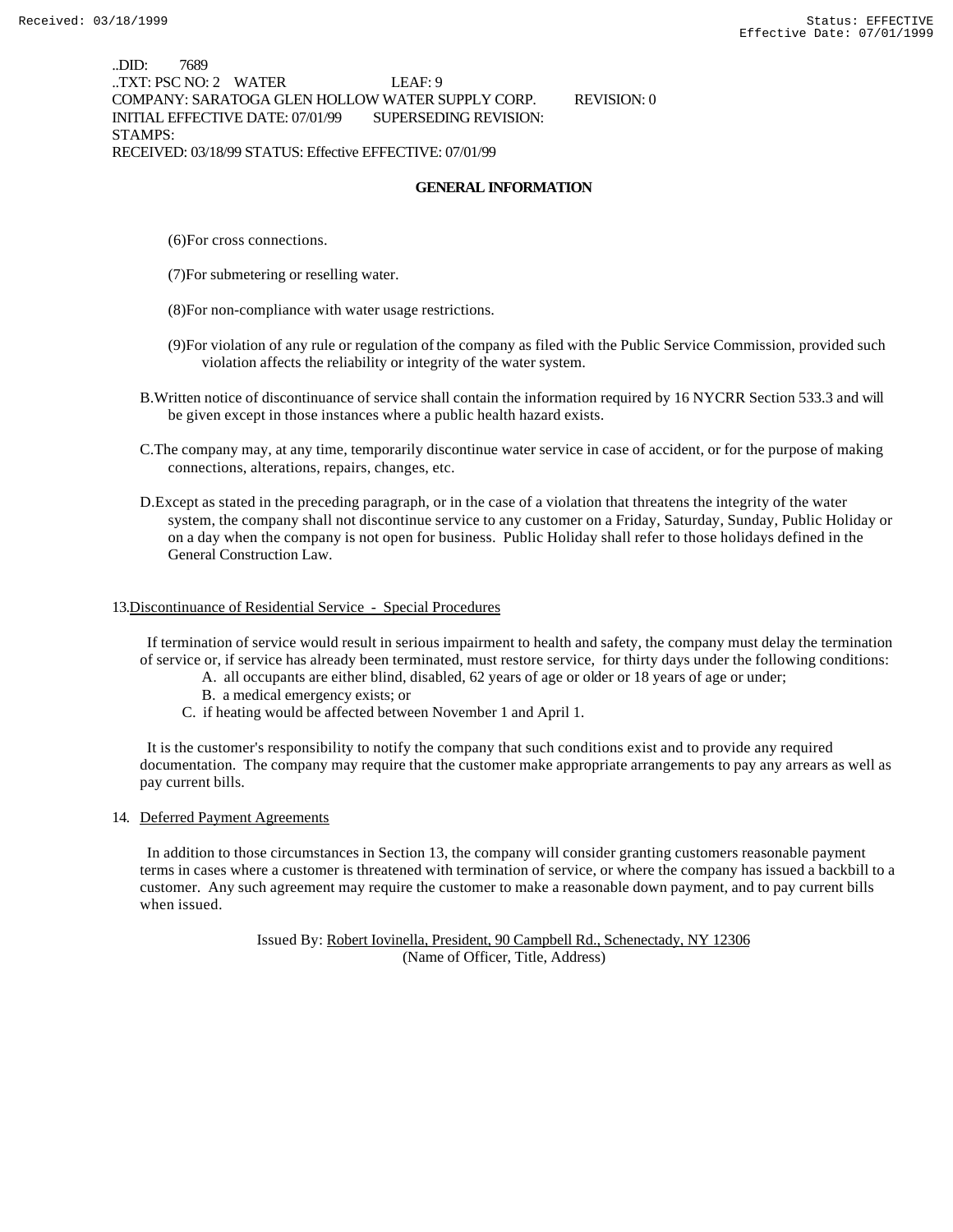..DID: 7690 ..TXT: PSC NO: 2 WATER LEAF: 10 COMPANY: SARATOGA GLEN HOLLOW WATER SUPPLY CORP. REVISION: 0 INITIAL EFFECTIVE DATE: 07/01/99 SUPERSEDING REVISION: STAMPS: RECEIVED: 03/18/99 STATUS: Effective EFFECTIVE: 07/01/99

#### **GENERAL INFORMATION**

#### 15.Complaint Handling Procedures

- A.The company will promptly investigate and evaluate all complaints received from customers regarding bills for service rendered or required deposits. The results of the company's findings will be reported to the customer. During the period of investigation and evaluation, service will not be discontinued, nor shall a new notice of termination be issued, provided, however, that the customer will be required to pay the undisputed portion of any balance due, which may include bills for current usage.
- B.After the completion of such an investigation, if the company determines that the disputed service has been rendered, or that the disputed charge or deposit is proper in whole or in part, the company may require that the full bill or deposit be paid. Appropriate notices of the determination shall be given to the customer, and where notice of discontinuance of service was previously sent, or is served with the determination, such notice shall include a statement advising the customer of the availability of the Commission's complaint handling procedures, including the address and telephone number of the Department's Consumer Services Division. Where prior notice of discontinuance was sent, company procedure provides for discontinuance of service if customer fails to pay the proper amount due and owing within 5 days after notice of the company determination was served personally on the customer or at least 8 days after mailing of the notice. Under no circumstances will discontinuance of service occur if so precluded by the Commission.
- C.In situations where the complaint procedures of the Commission have been invoked and it is determined that the disputed service has been rendered or that the disputed charge or deposit is proper and prior notice of discontinuance was sent, a customer's service will not be discontinued for failure to pay the amount found due and owing until at least 5 days after notice of the Commission's determination, where personal service is made, or at least 8 days after mailing of such a notice.

#### 16. Restoration of Service

 A charge will be made to restore service after discontinuance at the customers's request, for non-payment or for violation of these rules.

 This charge will be \$50.00 during normal business hours (8:00 a.m. to 4:00 p.m., Monday through Friday), \$75.00 outside of normal business hours Monday through Friday and \$100.00 on weekends or public holidays. The holidays for which the \$100.00 charge will apply are as follows:

New Year's Day Labor Day Dr. Martin Luther King, Jr. Day Columbus Day Lincoln's Birthday Veteran's Day Washington's Birthday **Thanksgiving Day** Thanksgiving Day Memorial Day Christmas Day Independence Day Issued By: Robert Iovinella, President, 90 Campbell Rd., Schenectady, NY 12306

(Name of Officer, Title, Address)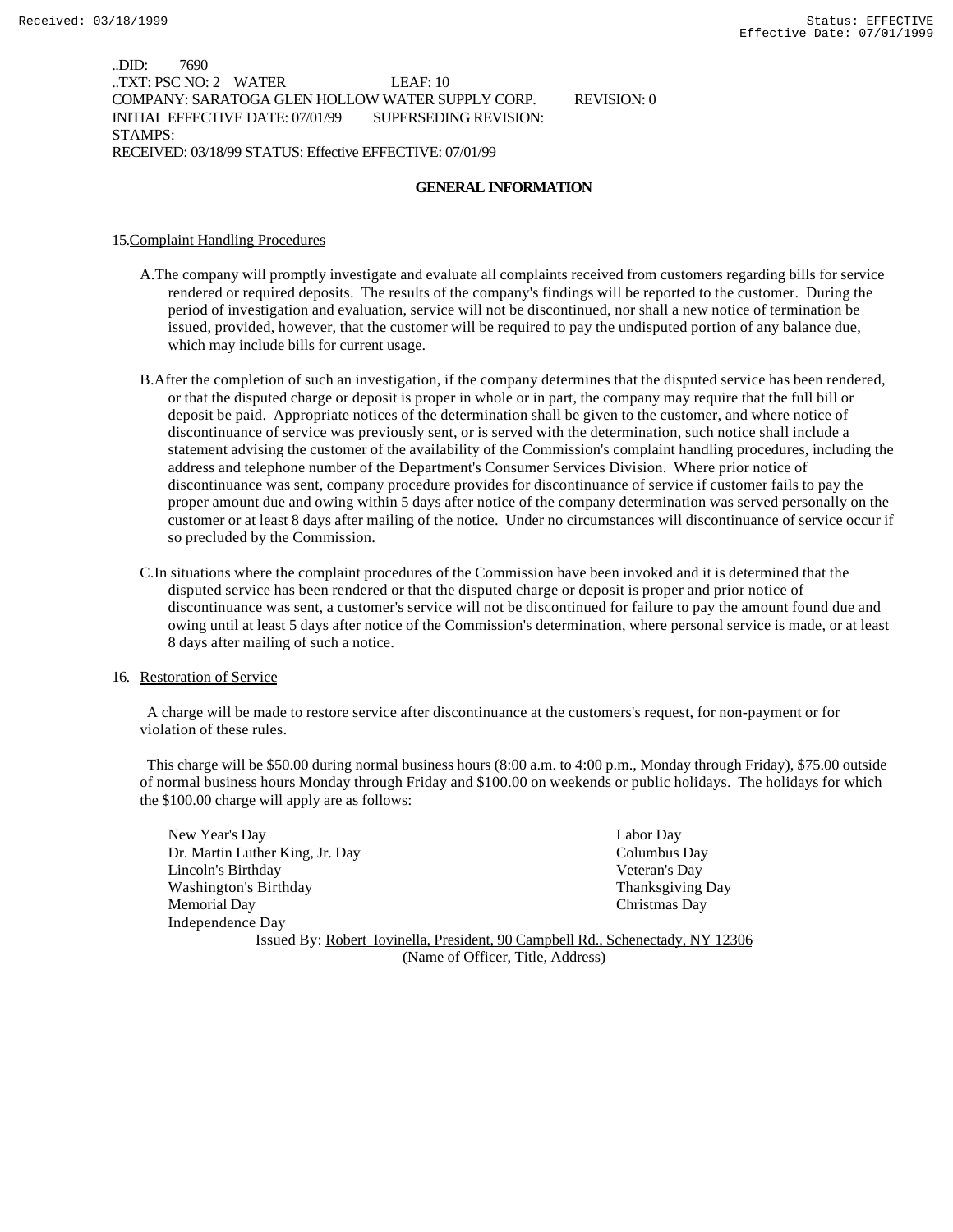# ..DID: 7692 ..TXT: PSC NO: 2 WATER LEAF: 11 COMPANY: SARATOGA GLEN HOLLOW WATER SUPPLY CORP. REVISION: 0 INITIAL EFFECTIVE DATE: 07/01/99 SUPERSEDING REVISION: STAMPS: RECEIVED: 03/18/99 STATUS: Effective EFFECTIVE: 07/01/99 RECEIVED: STATUS: EFFECTIVE:

# **GENERAL INFORMATION**

In a case where service is being restored after discontinuance for non-payment, the company may require full payment of all arrears as well as the restoration of service charge. If the company and the customer have entered into some form of payment agreement, the agreed upon down payment may be required before service will be restored.

If it becomes necessary to disconnect service at the main because of willful acts of a customer, the service restoration charge will include the actual costs incurred by the company to disconnect and reconnect the service.

## 17. **Interest on Customer Overpayments**

The company will provide interest on a customer overpayment as follows:

- A. A customer overpayment is defined as payment by the customer to the company in excess of the correct charge for water service supplied to the customer which was caused by erroneous billing by the utility.
- B. The rate of interest on such amounts shall be the greater of the unadjusted customer deposit rate or the applicable late payment rate, if any, for the service classification under which the customer was billed. Interest shall be paid from the date when the customer overpayment was made, adjusted for any changes in the deposit rate or late payment rate, and compounded monthly, until the date when the overpayment was refunded.
- C. The company will not pay interest on customer overpayments that are refunded within 30 days after such overpayment is received by the company.

## 18. Regulation

 All matters, rules and other situations concerning the rendering of water service which are not specifically covered herein or in a provision of the New York State Codes, Rules and Regulations and which are subject to the jurisdiction of the Public Service Commission, and for which a customer and the company cannot agree as to an equitable and fair solution will be referred to said Commission to be resolved. Either the customer or the company may request that a rule or provision of this tariff be changed for a particular situation.

Issued By: Robert Iovinella, President, 90 Campbell Rd., Schenectady, NY 12306

(Name of Officer, Title, Address)